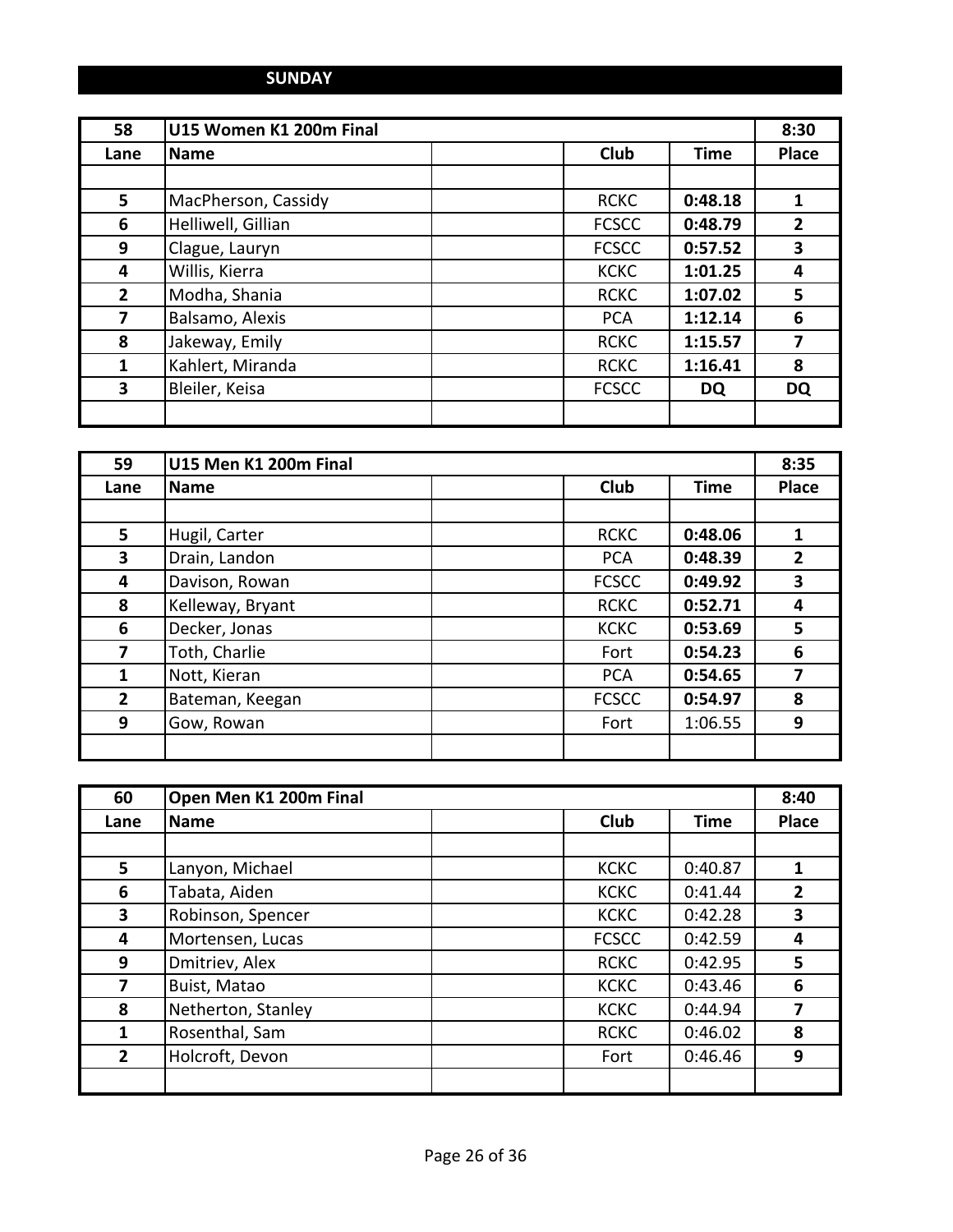| 61             | Skills Relay 200m (U13) Heat 1 |              |             | 9:00                    |
|----------------|--------------------------------|--------------|-------------|-------------------------|
| Lane           | <b>Name</b>                    | <b>Club</b>  | <b>Time</b> | <b>Place</b>            |
|                |                                |              |             |                         |
| $\overline{7}$ | Calgue, Lauryn                 | <b>FCSCC</b> |             | $\mathbf{1}$            |
| 10             | Smith, Alexander               | Fort         |             | $\overline{2}$          |
| 14             | Hickey, Damian                 | <b>KCKC</b>  |             | 3                       |
| $\overline{2}$ | Heath, Jacob                   | <b>FCSCC</b> |             | 4                       |
| 9              | Deibert, Ken                   | Fort         |             | 5                       |
| 4              | Chauhan, Vimal                 | <b>FCSCC</b> |             | 6                       |
| 6              | Bateman, Emma                  | <b>FCSCC</b> |             | $\overline{\mathbf{z}}$ |
| 16             | McIntosh, Kristian             | <b>RCKC</b>  |             | 8                       |
| $\mathbf{1}$   | Heath, Hayden                  | <b>FCSCC</b> |             | 9                       |
| 17             | Hugill, Zachary                | <b>RCKC</b>  |             | 10                      |
| 5              | Tsze, Kahlen                   | <b>FCSCC</b> |             | 11                      |
| 18             | Hugill, Emmerson               | <b>RCKC</b>  |             | 12                      |
| 3              | Korsei, Danylo                 | <b>FCSCC</b> |             | 13                      |
| 8              | Charlesworth, Abby             | Fort         |             | <b>DNF</b>              |
| 11             | Burt, Austin                   | <b>PCA</b>   |             | <b>DNF</b>              |
| 12             | Beaudry, Anna                  | <b>PCA</b>   |             | <b>DNF</b>              |
| 13             | Hunter, Douglass               | <b>KCKC</b>  |             | <b>DNF</b>              |
| 15             | Grover, Mischa                 | <b>KCKC</b>  |             | <b>DNS</b>              |

| 62   | Skills Relay 200m (U13) Heat 2 |              |             | 9:20                    |
|------|--------------------------------|--------------|-------------|-------------------------|
| Lane | <b>Name</b>                    | Club         | <b>Time</b> | <b>Place</b>            |
|      |                                |              |             |                         |
| 19   | Vetter, Adam                   | <b>FCSCC</b> |             | $\mathbf{1}$            |
| 23   | Fasullo, Sam                   | Fort         |             | $\overline{2}$          |
| 24   | Aubey, Kaleb                   | Fort         |             | 3                       |
| 28   | Hickey, Corben                 | <b>KCKC</b>  |             | 4                       |
| 30   | Billing, Tyler                 | <b>RCKC</b>  |             | 5                       |
| 17   | Pearson-Stubbs, Alastair       | <b>FCSCC</b> |             | 6                       |
| 29   | Neuls, Lucia                   | <b>KCKC</b>  |             | $\overline{\mathbf{z}}$ |
| 21   | Jaff, Narin                    | <b>FCSCC</b> |             | 8                       |
| 25   | Smith, Zack                    | Fort         |             | 9                       |
| 22   | Watanabe, Reina                | <b>FCSCC</b> |             | 10                      |
| 32   | McCullock, Hayden              | <b>RCKC</b>  |             | 11                      |
| 20   | Jaff, Warren                   | <b>FCSCC</b> |             | 13                      |
| 26   | Nott, Brenna                   | <b>PCA</b>   |             | 14                      |
| 33   | Biby, Liza                     | Fort         |             | 12                      |
| 18   | Shcherbyna, Luka               | <b>FCSCC</b> |             | <b>DNF</b>              |
| 27   | Hunter, Harris                 | <b>KCKC</b>  |             | <b>DNF</b>              |
| 31   | Kahlert, Aurora                | <b>RCKC</b>  |             | <b>DNF</b>              |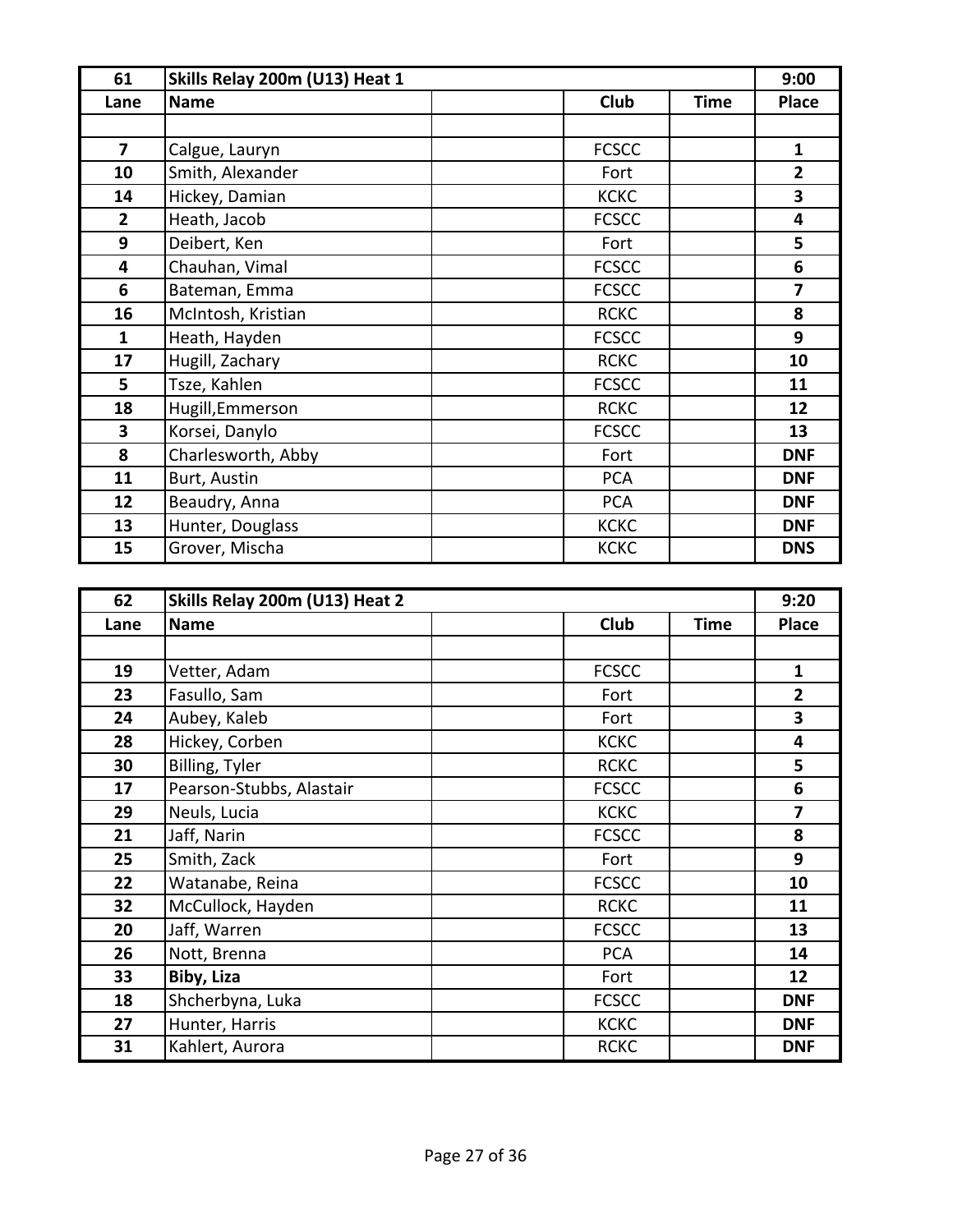| 63             | Skills Relay 200m (Open) Heat 1 |  |              | 9:40        |                         |
|----------------|---------------------------------|--|--------------|-------------|-------------------------|
| Lane           | <b>Name</b>                     |  | <b>Club</b>  | <b>Time</b> | <b>Place</b>            |
|                |                                 |  |              |             |                         |
| $\overline{7}$ | Buist, Matao                    |  | <b>KCKC</b>  |             | $\mathbf{1}$            |
| 6              | Robinson, Spencer               |  | <b>KCKC</b>  |             | $\overline{2}$          |
| 9              | Holcroft, Devon                 |  | Fort         |             | 3                       |
| 15             | Wang, Stephen                   |  | <b>RCKC</b>  |             | $\overline{\mathbf{4}}$ |
| 4              | Helliwell, Gillian              |  | <b>FCSCC</b> |             | 5                       |
| $\overline{2}$ | Davison, Rowan                  |  | <b>FCSCC</b> |             | 6                       |
| 16             | MacPherson, Cassidy             |  | <b>RCKC</b>  |             | 7                       |
| 14             | Davis, Braiden                  |  | <b>RCKC</b>  |             | 8                       |
| 18             | Kim, Jia                        |  | <b>RCKC</b>  |             | 9                       |
| 10             | Gow, Rowan                      |  | Fort         |             | 10                      |
| 8              | Willis, Kierra                  |  | <b>KCKC</b>  |             | 11                      |
| 12             | Balsamo, Alexis                 |  | <b>PCA</b>   |             | 12                      |
| 5              | Robson-Brown, Elisa             |  | <b>FCSCC</b> |             | 13                      |
| 3              | Castillo, Daniel                |  | <b>FCSCC</b> |             | 14                      |
| 1              | Hunter, Ydris                   |  | <b>FCSCC</b> |             | <b>DNF</b>              |
| 13             | Kim, Martin                     |  | <b>RCKC</b>  |             | <b>DNF</b>              |
| 17             | Modha, Shania                   |  | <b>RCKC</b>  |             | <b>DNF</b>              |
| 11             | Said, Omar                      |  | Fort         |             | <b>SCR</b>              |

| 64   | Skills Relay 200m (Open) Heat 2 |              |             | 9:55                    |
|------|---------------------------------|--------------|-------------|-------------------------|
| Lane | <b>Name</b>                     | <b>Club</b>  | <b>Time</b> | <b>Place</b>            |
|      |                                 |              |             |                         |
| 19   | Bader, Martin                   | <b>FCSCC</b> |             | $\mathbf{1}$            |
| 23   | Tabata, Aiden                   | <b>KCKC</b>  |             | $\overline{2}$          |
| 31   | Granale, Darren                 | <b>RCKC</b>  |             | 3                       |
| 18   | Bateman, Keegan                 | <b>FCSCC</b> |             | 4                       |
| 24   | Decker, Jonas                   | <b>KCKC</b>  |             | 5                       |
| 27   | Hoyt, Elliot                    | Fort         |             | 6                       |
| 21   | Bleiler, Keisa                  | <b>FCSCC</b> |             | $\overline{\mathbf{z}}$ |
| 32   | Templeton, Colin                | <b>RCKC</b>  |             | 8                       |
| 29   | Rosenthal, Sam                  | <b>RCKC</b>  |             | 9                       |
| 26   | Toth, Charlie                   | Fort         |             | 10                      |
| 22   | Yau, Tiffany                    | <b>FCSCC</b> |             | 11                      |
| 20   | Helliwell, David                | <b>FCSCC</b> |             | 12                      |
| 25   | Guertin, Emma                   | <b>KCKC</b>  |             | 13                      |
| 28   | Said, Noah                      | Fort         |             | <b>DNF</b>              |
| 30   | Wallace, Lincoln                | <b>RCKC</b>  |             | <b>DNF</b>              |
| 33   | Jakeway, Emily                  | <b>RCKC</b>  |             | <b>DNF</b>              |
|      |                                 |              |             |                         |
|      |                                 |              |             |                         |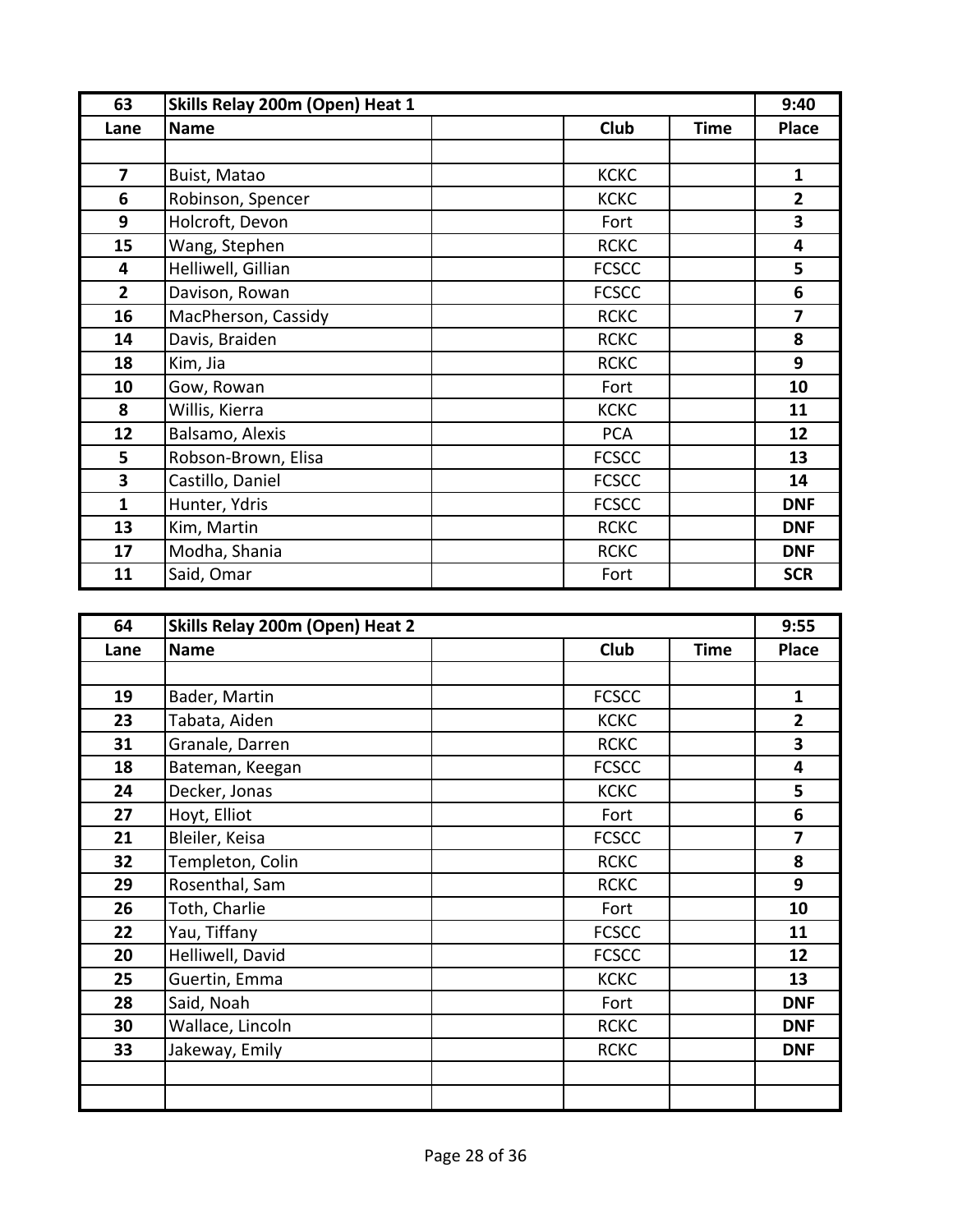| 65   | Skills Relay 200m (Open) Heat 3 |                            | 10:10                   |
|------|---------------------------------|----------------------------|-------------------------|
| Lane | <b>Name</b>                     | <b>Club</b><br><b>Time</b> | <b>Place</b>            |
|      |                                 |                            |                         |
| 39   | Netherton, Stanley              | <b>KCKC</b>                | $\mathbf{1}$            |
| 47   | Dmitriev, Alexander             | <b>RCKC</b>                | $\overline{2}$          |
| 38   | Lanyon, Michael                 | <b>KCKC</b>                | 3                       |
| 35   | Mortensen, Lucas                | <b>FCSCC</b>               | $\overline{\mathbf{4}}$ |
| 41   | Donaldson, Abigail              | <b>KCKC</b>                | 5                       |
| 48   | Kelleway, Bryant                | <b>RCKC</b>                | 6                       |
| 50   | Elias, Sterling                 | Fort                       | $\overline{\mathbf{z}}$ |
| 49   | Kahlert, Miranda                | <b>RCKC</b>                | 8                       |
| 34   | Hunter, Cohen                   | <b>FCSCC</b>               | 9                       |
| 37   | Bader, Moira                    | <b>FCSCC</b>               | 10                      |
| 36   | Cartagena-Senanayke, Asha       | <b>FCSCC</b>               | <b>DNF</b>              |
| 43   | McQuarrie, Landon               | Fort                       | <b>DNF</b>              |
| 44   | Stewart, Liam                   | Fort                       | <b>DNF</b>              |
| 46   | Hugill, Carter                  | <b>RCKC</b>                | <b>DNF</b>              |
| 40   | Grover, Liam                    | <b>KCKC</b>                | <b>DNS</b>              |
| 42   | Di Santi, Mario                 | Fort                       | <b>DNS</b>              |
| 45   | Bannister, Matthew              | <b>RCKC</b>                | <b>DNS</b>              |
|      |                                 |                            |                         |
|      |                                 |                            |                         |
|      |                                 |                            |                         |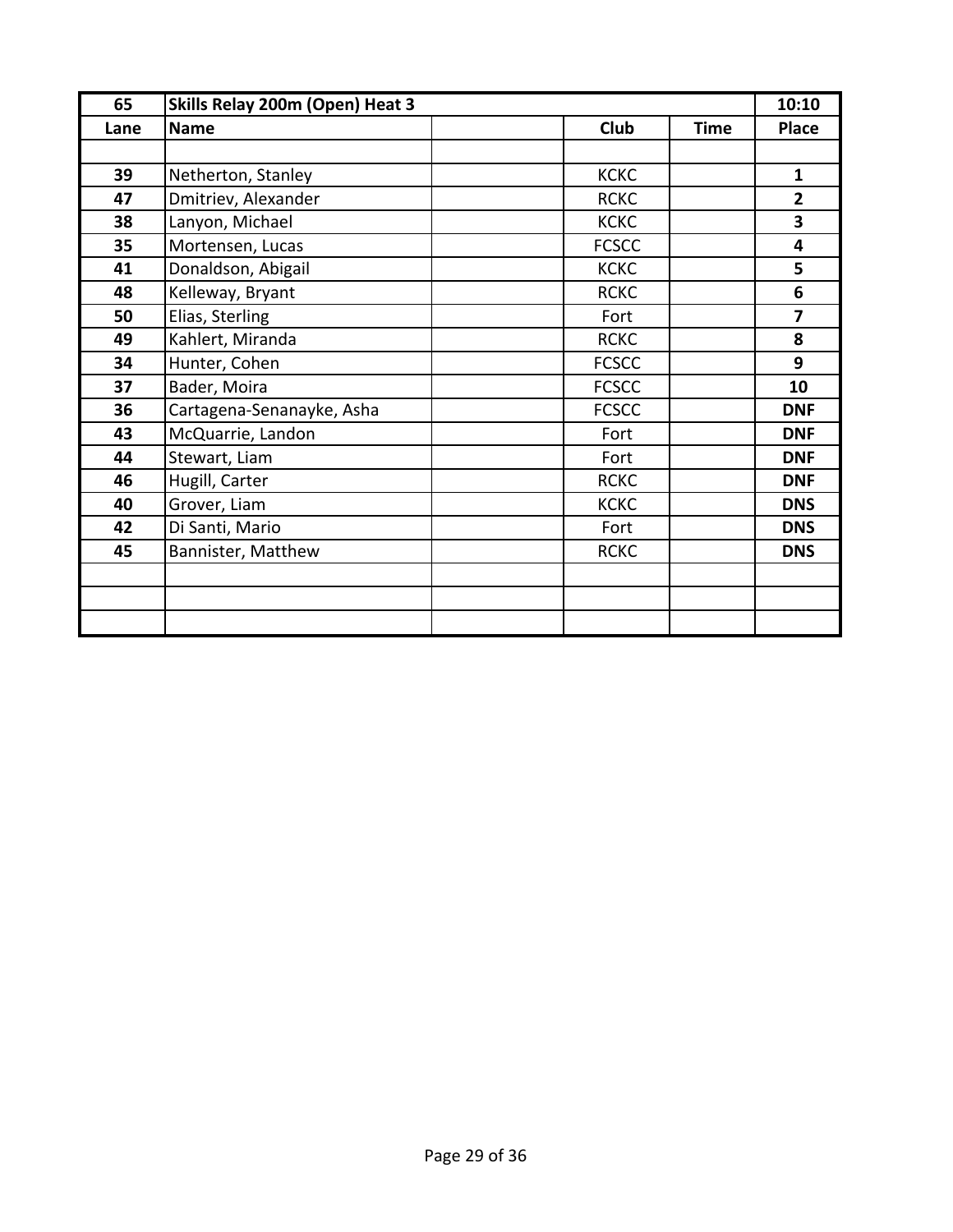| 66                      | C4 Turn Around 200m (TF) Heat 1 |                            |                         |
|-------------------------|---------------------------------|----------------------------|-------------------------|
| Lane                    | <b>Name</b>                     | <b>Club</b><br><b>Time</b> | <b>Place</b>            |
| $\overline{\mathbf{z}}$ | Netherton, Stanley              | <b>KCKC</b>                | $\mathbf{1}$            |
|                         | Harris, Hunter                  | <b>KCKC</b>                | $\mathbf{1}$            |
|                         | Helliwell, David                | <b>FCSCC</b>               | $\mathbf{1}$            |
|                         | Tsze, Kahlen                    | <b>FCSCC</b>               | $\mathbf{1}$            |
| $\overline{\mathbf{4}}$ | McIntosh, Kristian              | <b>RCKC</b>                | $\mathbf{2}$            |
|                         | Hunter, Ydris                   | <b>FCSCC</b>               | $\mathbf{2}$            |
|                         | Macpherson, Cassidy             | <b>RCKC</b>                | $\mathbf{2}$            |
|                         | Smith, Zack                     | Fort                       | $\mathbf{2}$            |
| $\mathbf{1}$            | Hunter, Cohen                   | <b>FCSCC</b>               | 3                       |
|                         | Kim, Jia                        | <b>RCKC</b>                | 3                       |
|                         | Hugill, Zachary                 | <b>RCKC</b>                | 3                       |
|                         | Heath, Hayden                   | <b>FCSCC</b>               | 3                       |
| 5                       | Heath, Jacob                    | <b>FCSCC</b>               | $\overline{\mathbf{4}}$ |
|                         | Davison, Rowan                  | <b>FCSCC</b>               | 4                       |
|                         | Vetter, Adam                    | <b>FCSCC</b>               | $\overline{\mathbf{4}}$ |
|                         | Modah, Shania                   | <b>RCKC</b>                | $\overline{\mathbf{4}}$ |
| $\overline{2}$          | Aubey, Kaleb                    | Fort                       | 5                       |
|                         | Gow, Rowan                      | Fort                       | 5                       |
|                         | Hoyt, Elliot                    | Fort                       | 5                       |
|                         | Balsamo, Alexis                 | <b>PCA</b>                 | 5                       |
| $\overline{\mathbf{3}}$ | Elias, Sterling                 | <b>FCSCC</b>               | 6                       |
|                         | Biby, Liza                      | <b>FCSCC</b>               | 6                       |
|                         | Dmitriev, Alex                  | <b>RCKC</b>                | $6\phantom{1}$          |
|                         | Donaldson, Abigail              | <b>KCKC</b>                | 6                       |
| 6                       | Buist, Matao                    | <b>KCKC</b>                | <b>DNF</b>              |
|                         | Deibert, Ken                    | Fort                       | <b>DNF</b>              |
|                         | Bader, Marvin                   | <b>FCSCC</b>               | <b>DNF</b>              |
|                         | Jaff, Narin                     | <b>FCSCC</b>               | <b>DNF</b>              |
|                         |                                 |                            |                         |
|                         |                                 |                            |                         |
|                         |                                 |                            |                         |
|                         |                                 |                            |                         |
|                         |                                 |                            |                         |
|                         |                                 |                            |                         |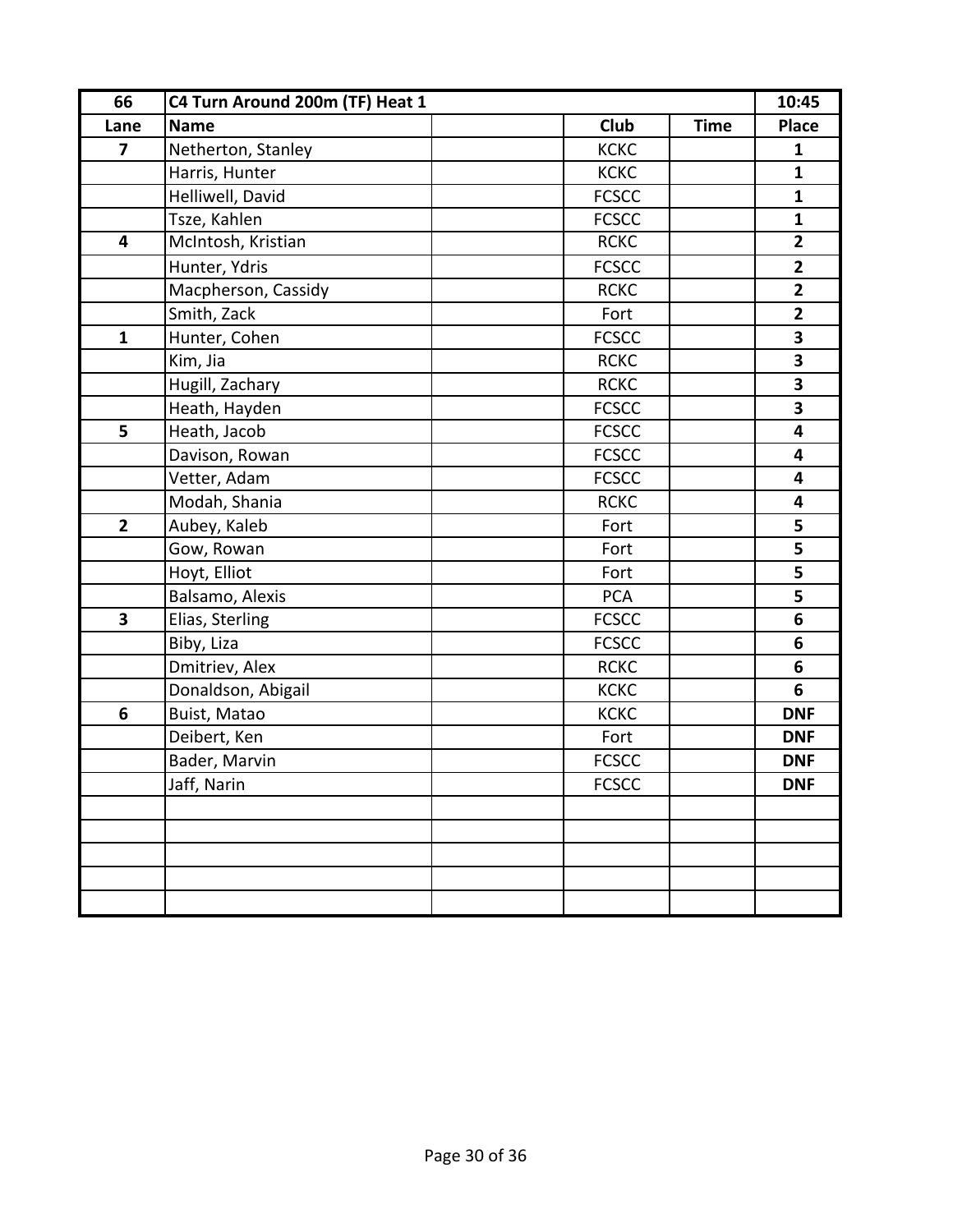| 67                      | C4 Turn Around 200m (TF) Heat 2 |              |             | 11:15                   |
|-------------------------|---------------------------------|--------------|-------------|-------------------------|
| Lane                    | <b>Name</b>                     | <b>Club</b>  | <b>Time</b> | <b>Place</b>            |
| $\overline{2}$          | Pearson-Stubbs, Alastair        | <b>FCSCC</b> |             | $\mathbf{1}$            |
|                         | Fasullo, Sam                    | Fort         |             | $\mathbf{1}$            |
|                         | Castillo, Daniel                | <b>FCSCC</b> |             | $\mathbf{1}$            |
|                         | Cartagena-Senanayke, Asha       | <b>FCSCC</b> |             | $\mathbf{1}$            |
| 5                       | Wang, Stephen                   | <b>RCKC</b>  |             | $\overline{2}$          |
|                         | Holcroft, Devon                 | Fort         |             | $\mathbf{2}$            |
|                         | Stewart, Liam                   | Fort         |             | $\overline{2}$          |
|                         | Jakeway, Emily                  | <b>RCKC</b>  |             | $\mathbf{2}$            |
| 6                       | Jaff, Warren                    | <b>FCSCC</b> |             | 3                       |
|                         | Burt, Austin                    | <b>PCA</b>   |             | 3                       |
|                         | Templeton, Colin                | <b>RCKC</b>  |             | 3                       |
|                         | Guertin, Emma                   | <b>KCKC</b>  |             | 3                       |
| $\overline{\mathbf{4}}$ | Kahlert, Aurora                 | <b>RCKC</b>  |             | 4                       |
|                         | Mortensen, Lucas                | <b>FCSCC</b> |             | 4                       |
|                         | McQuarrie, Landon               | Fort         |             | $\overline{\mathbf{4}}$ |
|                         | Tabata, Aiden                   | <b>KCKC</b>  |             | $\overline{\mathbf{4}}$ |
| $\mathbf{1}$            | Hunter, Douglass                | <b>KCKC</b>  |             | 5                       |
|                         | Said, Noah                      | Fort         |             | 5                       |
|                         | Shcherbyna, Luka                | <b>FCSCC</b> |             | 5                       |
|                         | Robson-Brown, Elisa             | <b>FCSCC</b> |             | 5                       |
| $\overline{7}$          | Granale, Darren                 | <b>RCKC</b>  |             | 6                       |
|                         | McCulloch, Hayden               | <b>RCKC</b>  |             | 6                       |
|                         | Nott, Kieran                    | PCA          |             | 6                       |
|                         | Bleiler, Keisa                  | <b>FCSCC</b> |             | 6                       |
| $\overline{\mathbf{3}}$ | Lanyon, Michael                 | <b>KCKC</b>  |             | $\overline{\mathbf{z}}$ |
|                         | Bannister, Matthew              | <b>RCKC</b>  |             | $\overline{\mathbf{z}}$ |
|                         | Bateman, Emma                   | <b>FCSCC</b> |             | 7                       |
|                         | Charlesworth, Abby              | Fort         |             | $\overline{7}$          |
|                         |                                 |              |             |                         |
|                         |                                 |              |             |                         |
|                         |                                 |              |             |                         |
|                         |                                 |              |             |                         |
|                         |                                 |              |             |                         |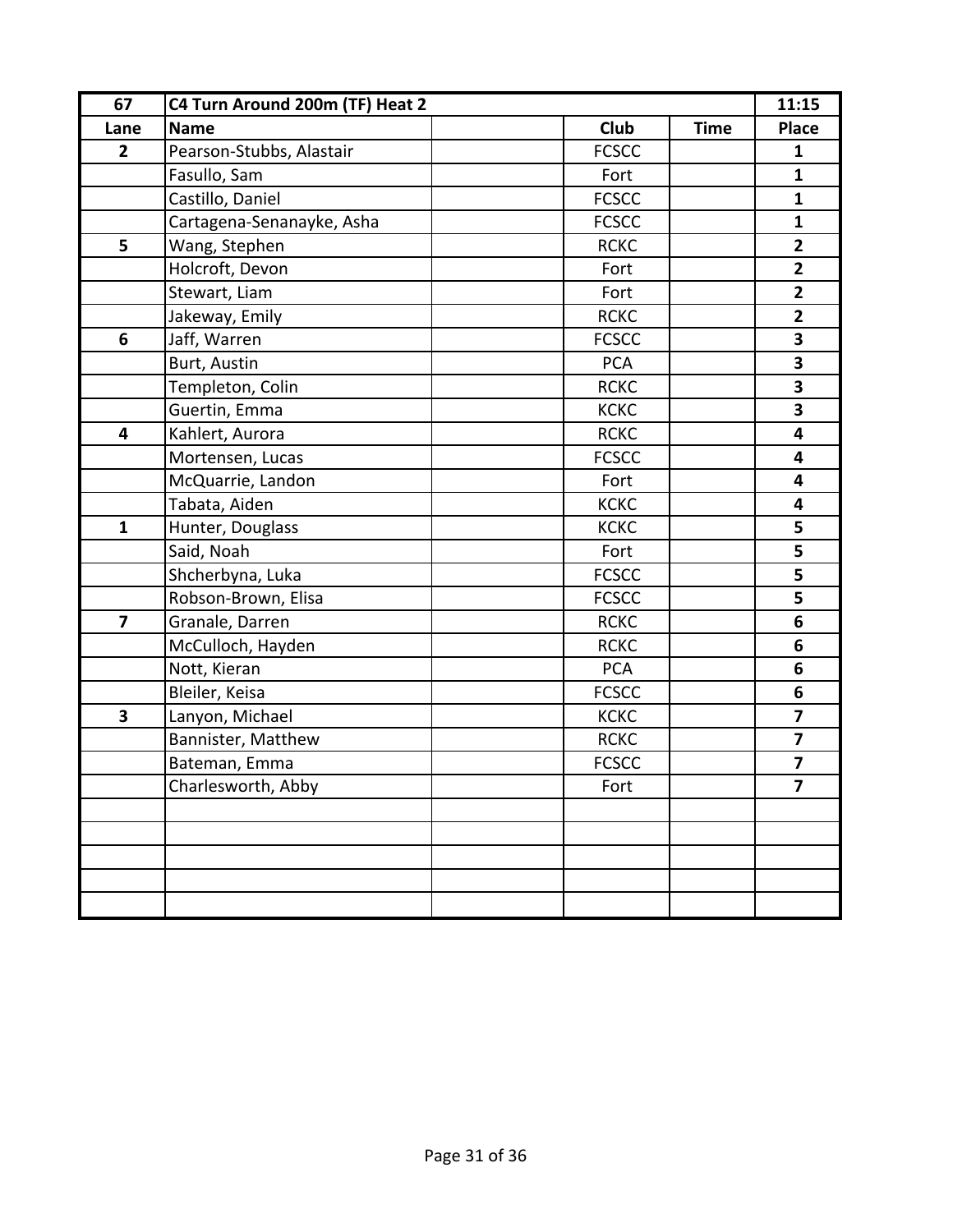| 68                      | C4 Turn Around 200m (TF) Heat 3 |              |             | 11:45                   |
|-------------------------|---------------------------------|--------------|-------------|-------------------------|
| Lane                    | <b>Name</b>                     | <b>Club</b>  | <b>Time</b> | <b>Place</b>            |
| $\mathbf{1}$            | Toth, Charlie                   | Fort         |             | 5                       |
|                         | Korsei, Danylo                  | <b>FCSCC</b> |             | 5                       |
|                         | Nott, Brenna                    | <b>PCA</b>   |             | 5                       |
|                         | Bader, Moira                    | <b>FCSCC</b> |             | 5                       |
| $\overline{2}$          | Decker, Jones                   | <b>KCKC</b>  |             | 6                       |
|                         | Rosenthal, Sam                  | <b>RCKC</b>  |             | 6                       |
|                         | Watanabe, Reina                 | <b>FCSCC</b> |             | 6                       |
|                         | Neuls, Lucia                    | <b>KCKC</b>  |             | 6                       |
| $\overline{\mathbf{3}}$ | Drain, Landon                   | <b>PCA</b>   |             | <b>SCR</b>              |
|                         | Velisek, Senika                 | <b>FCSCC</b> |             | <b>SCR</b>              |
|                         | Hickey, Corben                  | <b>KCKC</b>  |             | <b>SCR</b>              |
|                         | Grover, Liam                    | <b>KCKC</b>  |             | <b>SCR</b>              |
| 4                       | Hugil, Carter                   | <b>RCKC</b>  |             | 3                       |
|                         | Clague, Lauryn                  | <b>FCSCC</b> |             | $\overline{\mathbf{3}}$ |
|                         | Smith, Alexander                | Fort         |             | $\overline{\mathbf{3}}$ |
|                         | Hugill, Emmerson                | <b>RCKC</b>  |             | $\overline{\mathbf{3}}$ |
| 5                       | Davis, Braiden                  | <b>RCKC</b>  |             | $\mathbf{1}$            |
|                         | Yau, Tiffany                    | <b>FCSCC</b> |             | $\mathbf{1}$            |
|                         | Helliwell, Gillian              | <b>FCSCC</b> |             | $\mathbf{1}$            |
|                         | <b>Billing, Tyler</b>           | <b>RCKC</b>  |             | $\mathbf{1}$            |
| 6                       | Wallace, Lincoln                | <b>RCKC</b>  |             | $\overline{2}$          |
|                         | Robinson, Spencer               | <b>KCKC</b>  |             | $\overline{2}$          |
|                         | Bateman, Keegan                 | <b>FCSCC</b> |             | $\overline{2}$          |
|                         | Bibby, Liza                     | <b>FCSCC</b> |             | $\overline{\mathbf{2}}$ |
| $\overline{\mathbf{z}}$ | Kelleway, Bryant                | <b>RCKC</b>  |             | $\overline{\mathbf{4}}$ |
|                         | Chauhan, Vimal                  | <b>FCSCC</b> |             | $\overline{\mathbf{4}}$ |
|                         | Grover, Mischa                  | <b>KCKC</b>  |             | $\overline{\mathbf{4}}$ |
|                         | Willis, Kierra                  | <b>KCKC</b>  |             | $\overline{\mathbf{4}}$ |
|                         |                                 |              |             |                         |
|                         |                                 |              |             |                         |
|                         |                                 |              |             |                         |
|                         |                                 |              |             |                         |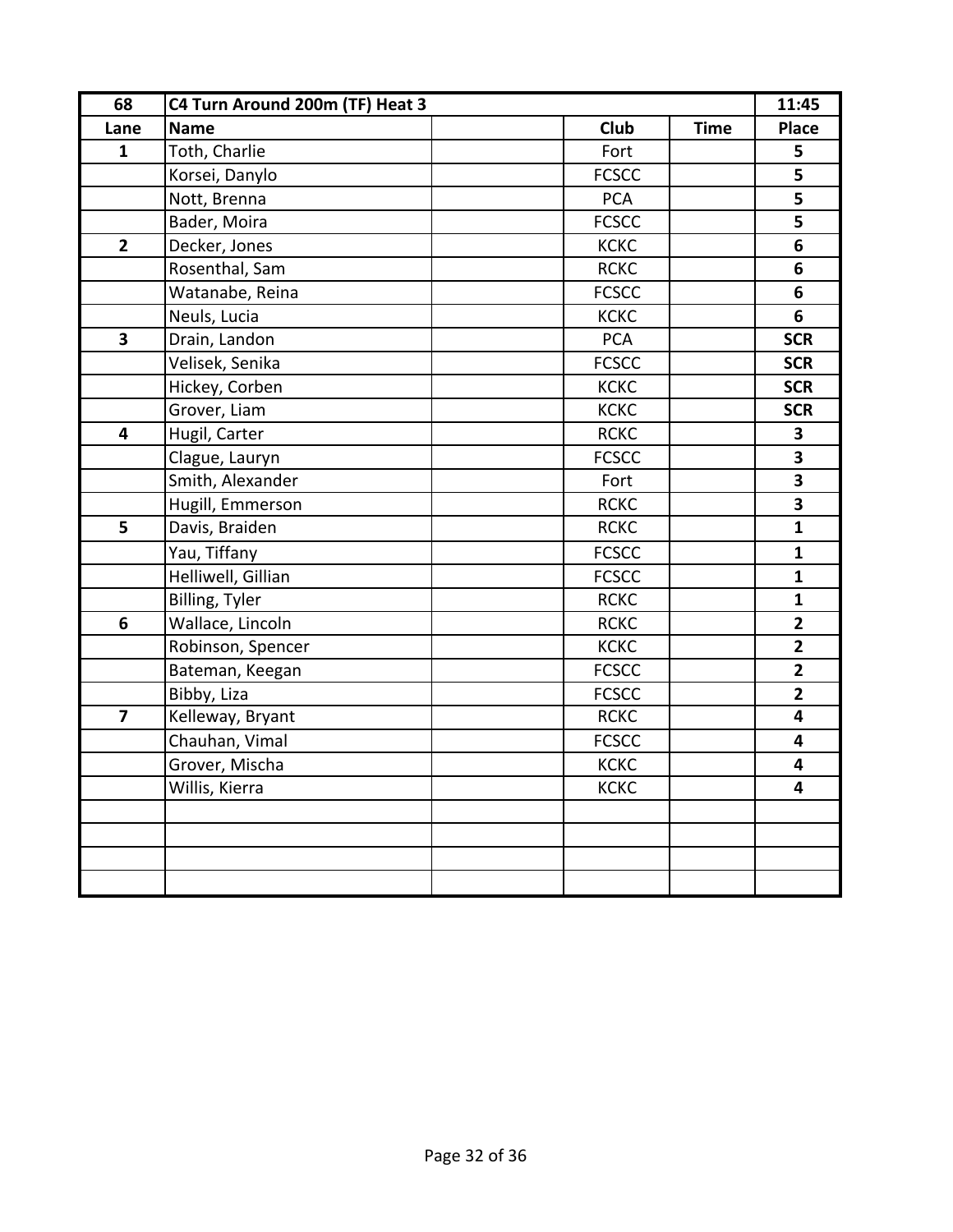| 69           | <b>Timed C2 200m (TF)</b>                    |  |             | 12:15       |              |
|--------------|----------------------------------------------|--|-------------|-------------|--------------|
| Lane         | Name                                         |  | <b>Club</b> | <b>Time</b> | <b>Place</b> |
|              |                                              |  |             |             |              |
| 9            | Charlesworth, Abby & Clague, Lauryn          |  |             | 0:48.81     |              |
| 1            | Hunter, Ydris & Bateman, Keegan              |  |             | 0:50.56     | 2            |
| 4            | Said, Noah & Davis, Braiden                  |  |             | 0:50.95     | 3            |
| 5            | Korsei, Danylo & Jaff, Narin                 |  |             | 1:06.49     | 4            |
| 6            | MacQuarrie, Landon & Smith, Alex             |  |             | 1:09.41     | 5            |
| $\mathbf{2}$ | Stewart, Liam & Jaff, Warren                 |  |             | 1:13.04     | 6            |
| 8            | Beaudry, Anna & Nott, Brenna                 |  |             | 1:31.07     |              |
| 7            | Cartagena-Senanaayake, Asha & Grover, Mischa |  |             | 1:31.88     | 8            |
| 3            | Vetter, Adam & Billing, Tyler                |  |             | 2:26.94     | 9            |
|              |                                              |  |             |             |              |

|                         | Timed K2 200m (TF) Heat 1                |  |             | 12:35       |                         |
|-------------------------|------------------------------------------|--|-------------|-------------|-------------------------|
|                         | <b>Name</b>                              |  | <b>Club</b> | <b>Time</b> | <b>Place</b>            |
| 70                      |                                          |  |             |             |                         |
| Lane                    |                                          |  |             |             |                         |
| 11                      | Tabata, Aiden & Robson-Brown, Elisa      |  |             | 0:42.09     | $\mathbf{1}$            |
| $\overline{\mathbf{4}}$ | Netherton, Stanley & Drain, Landon       |  |             | 0:42.32     | $\overline{2}$          |
| 10                      | MacPherson, Cassidy & Donaldson, Abigail |  |             | 0:45.56     | 3                       |
| 6                       | Lanyon, Michael & Watanabe, Reina        |  |             | 0:47.25     | $\overline{\mathbf{4}}$ |
| 5                       | Granale, Darren & Hugill, Carter         |  |             | 0:47.80     | 5                       |
| 7                       | Buist, Matao & Fasulio, Sam              |  |             | 0:50.75     | 6                       |
| $\overline{2}$          | Mortensen, Lucas & Gow, Rowan            |  |             | 0:51.25     | $\overline{\mathbf{z}}$ |
| 17                      | Dmitriev, Alex & Neuls, Lucia            |  |             | 0:51.69     | 8                       |
| 9                       | Kelleway, Bryant & Yau, Tiffany          |  |             | 0:55.29     | 9                       |
| 12                      | Rosenthal, Sam & Heath, Jacob            |  |             | 0:57.94     | 10                      |
| $\mathbf{1}$            | Davison, Rowan & Hunter, Cohen           |  |             | 1:05.59     | 11                      |
| 16                      | Bleiler, Keisa & Tsze, Kahlen            |  |             | 1:06.15     | 12                      |
| 14                      | Guertin, Emma & Kahlert, Miranda         |  |             | 1:06.86     | 13                      |
| 13                      | Willis, Kierra & Deibert, Ken            |  |             | 1:09.68     | 14                      |
| $\overline{\mathbf{3}}$ | Decker, Jonas & Toth, Charlie            |  |             | <b>DNF</b>  |                         |
| 8                       | Bateman, Keegan & Bader, Moira           |  |             | <b>DNS</b>  |                         |
| 15                      | Wang, Stephen & Jaff, Narin              |  |             | <b>DNS</b>  |                         |
|                         |                                          |  |             |             |                         |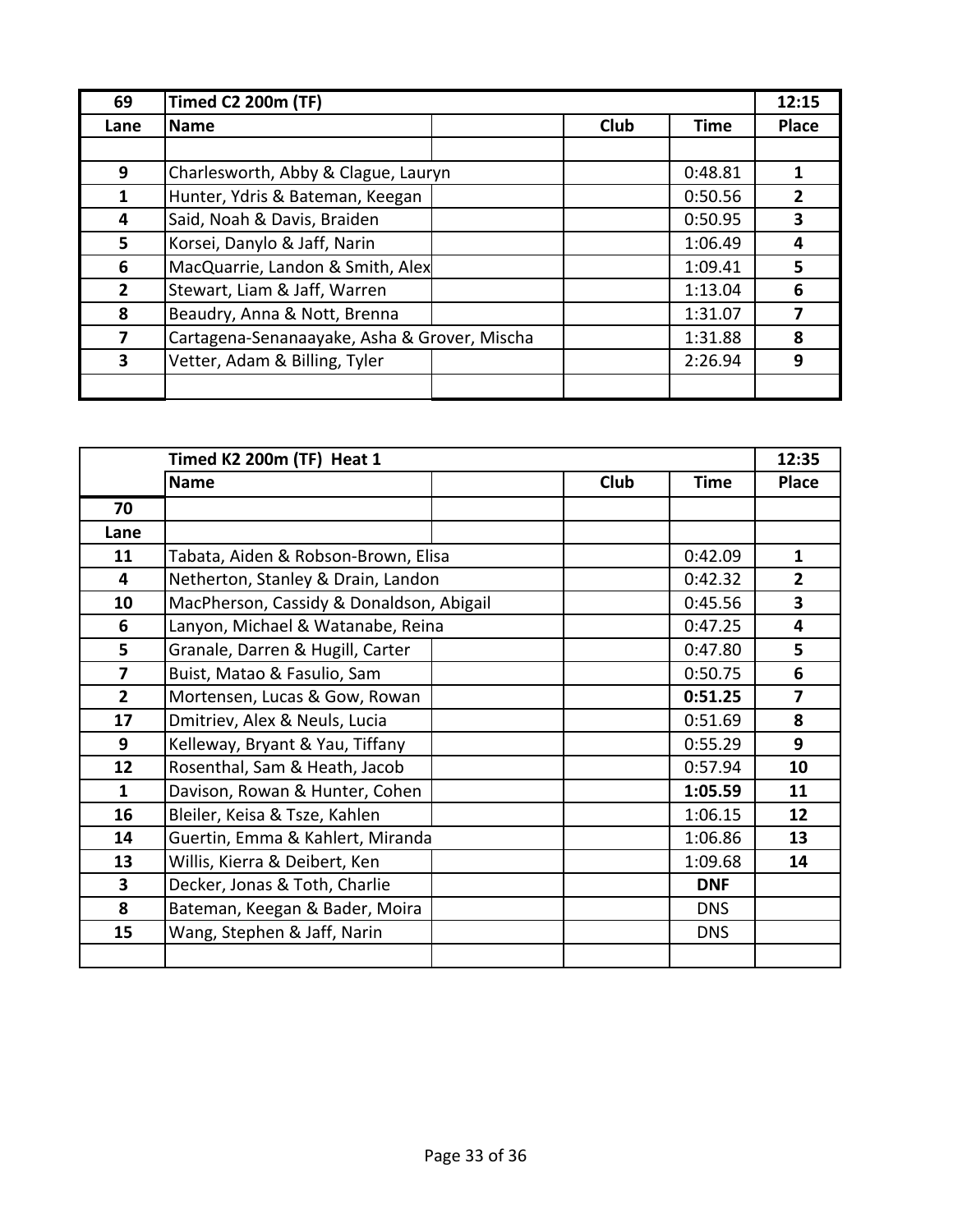|                | Timed K2 200m (TF) Heat 2                     |             |             | 12:35          |
|----------------|-----------------------------------------------|-------------|-------------|----------------|
|                | <b>Name</b>                                   | <b>Club</b> | <b>Time</b> | <b>Place</b>   |
| 70.5           |                                               |             |             |                |
|                |                                               |             |             |                |
| 19             | Wang, Stepehn & Won, Julianna                 |             | 0:46.89     | $\mathbf{1}$   |
| 4              | Holcroft, Devon & Clague, Lauren              |             | 0:49.96     | $\overline{2}$ |
| 12             | Bader, Marvin & Elias, Sterling               |             | 0:51.86     | 3              |
| 17             | Hunter, Harris & Nott Kieran                  |             | 0:53.40     | 4              |
| 9              | Helliwell, David & Hugill, Emmerson           |             | 0:55.89     | 5              |
| 3              | DeSantis, Mario & Jakeway, Emily              |             | 0:59.87     | 6              |
| 8              | Hunter, Douglass & Vetter, Adam               |             | 1:00.72     | 7              |
| $\mathbf{1}$   | Wallace, Lincoln & Bateman, Emma              |             | 1:07.55     | 8              |
| 15             | Pearson-Stubbs, Alastair & McIntosh, Kristian |             | 1:10.33     | 9              |
| $\overline{7}$ | Burt, Austin & Chauhan, Vimal                 |             | 1:10.86     | 10             |
| 18             | Hugill, Zach & Kim, Jia                       |             | 1:12.85     | 11             |
| 10             | Modha, Shania & Hickey, Damien                |             | 1:14.08     | 12             |
| 14             | Jaff, Warren & Hickey, Corben                 |             | 1:20.37     | 13             |
| 6              | Bibby, Liza & Kim, Martin                     |             | 1:25.87     | 14             |
| 16             | McCulloch, Hayden & Smith, Alex               |             | 1:29.56     | 15             |
| $\overline{2}$ | Smith, Zack & Heath, Hayden                   |             | 1:40.88     | 16             |
| 5              | Kahlert, Aurora & Balsamo, Alexis             |             | 1:54.64     | 17             |
| 11             | Valisek, Logan & Aubrey, Kaleb                |             | <b>SCR</b>  |                |
| 13             | Tsze, Kahlen & Cartagena-Senanaayake, Asha    |             | <b>SCR</b>  |                |

## **K2 200M Final Results**

| Tabata, Aiden & Robson-Brown, Elisa      | 0:42.09 |  |
|------------------------------------------|---------|--|
| Netherton, Stanley & Drain, Landon       | 0:42.32 |  |
| MacPherson, Cassidy & Donaldson, Abigail | 0:45.56 |  |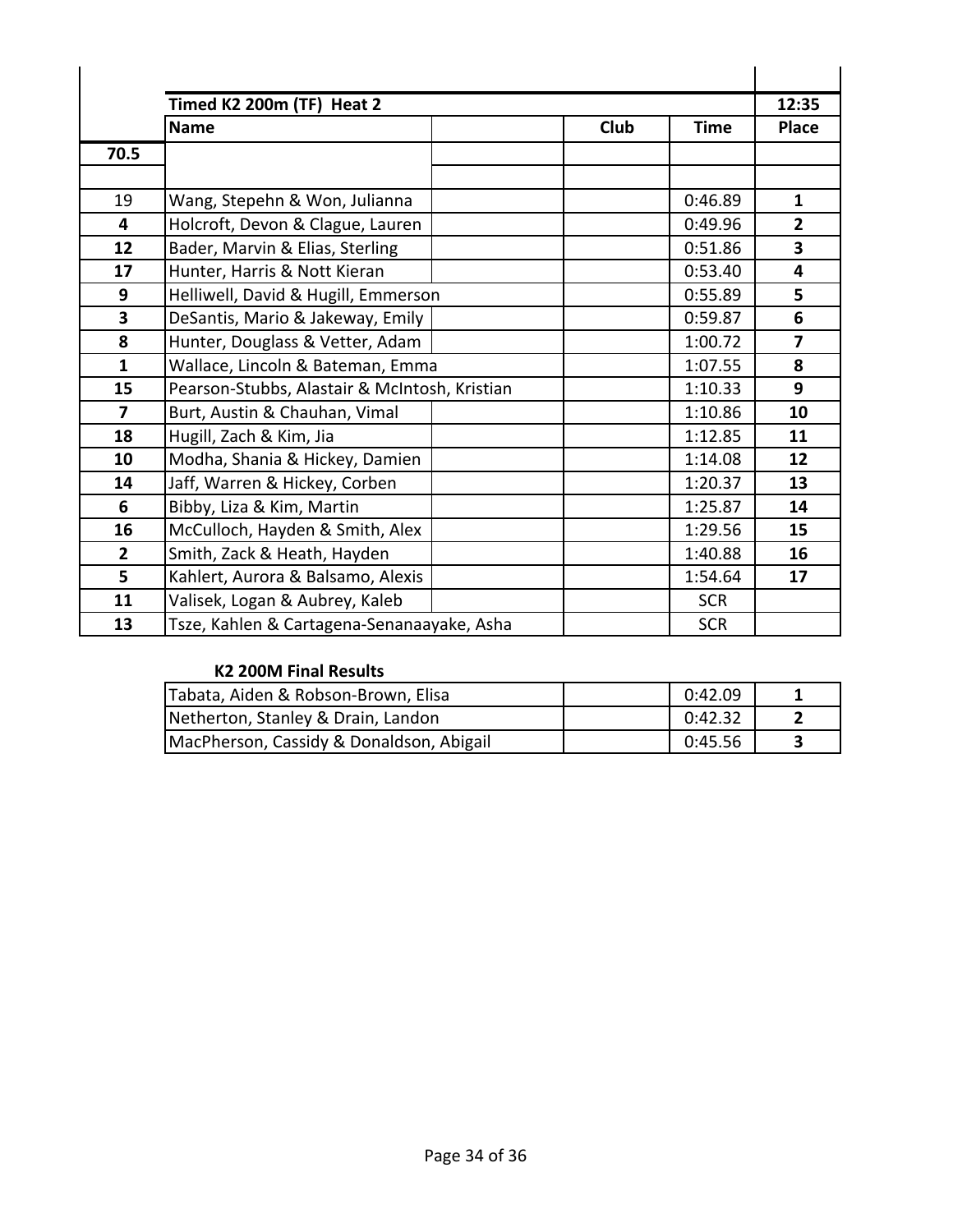| 71             | 200m Knockout Womens       |              |             | 12:50          |
|----------------|----------------------------|--------------|-------------|----------------|
| Lane           | <b>Name</b>                | <b>Club</b>  | <b>Time</b> | <b>Place</b>   |
|                |                            |              |             |                |
| 6              | MacPherson, Cassidy        | <b>RCKC</b>  |             | $\mathbf{1}$   |
| 9              | Helliwell, Gillian         | <b>FCSCC</b> |             | $\overline{2}$ |
| 14             | Yau, Tiffany               | <b>FCSCC</b> |             | 3              |
| $\mathbf{1}$   | Donaldson, Abigail         | <b>KCKC</b>  |             | 4              |
| 17             | Bleiler, Keisa             | <b>FCSCC</b> |             | 5              |
| 11             | Clague, Lauryn             | <b>FCSCC</b> |             | 6              |
| $\mathbf{3}$   | Willis, Kierra             | <b>KCKC</b>  |             | 7              |
| 12             | Cartagena-Senanayake, Asha | <b>FCSCC</b> |             | 8              |
| $\overline{2}$ | Modha, Shania              | <b>RCKC</b>  |             | 9              |
| 19             | Kahlert, Aurora            | <b>RCKC</b>  |             | <b>DNF</b>     |
| 20             | Bibby, Liza                | <b>FCSCC</b> |             | <b>DNS</b>     |
| 13             | Robson-Brown, Elisa        | <b>FCSCC</b> |             | <b>DSQ</b>     |
| 16             | Guertin, Emma              | <b>KCKC</b>  |             | <b>DSQ</b>     |
| 4              | Jakeway, Emily             | <b>RCKC</b>  |             |                |
| 5              | Balsamo, Alexis            | <b>PCA</b>   |             |                |
| 7              | Beaudry, Anna              | <b>PCA</b>   |             |                |
| 8              | Nott, Brenna               | <b>PCA</b>   |             |                |
| 10             | Kahlert, Miranda           | <b>RCKC</b>  |             |                |
| 15             | Charlesworth, Abby         | Fort         |             |                |
| 18             | Neuls, Lucia               | <b>KCKC</b>  |             |                |
|                |                            |              |             |                |